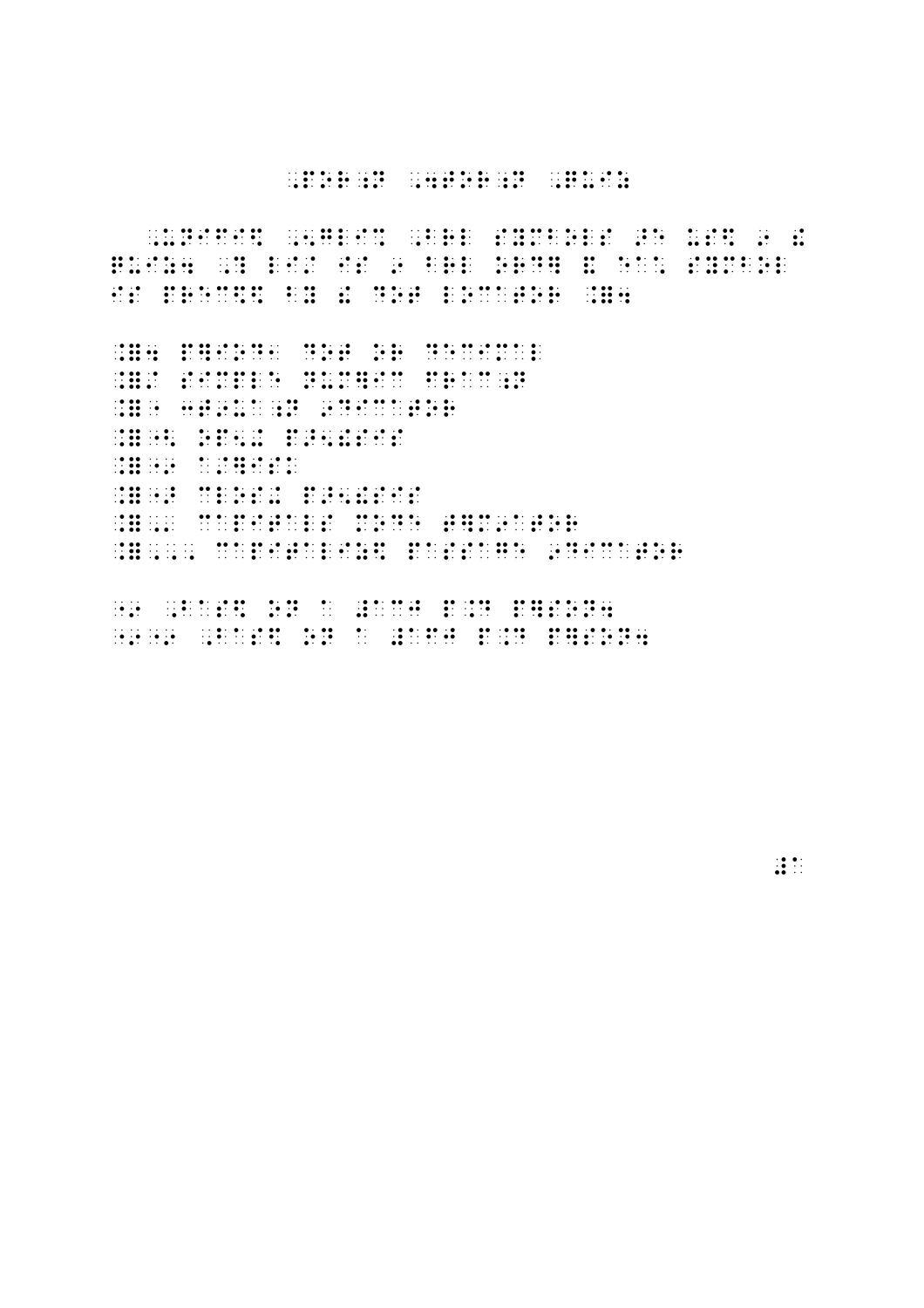## ,POR;N ,4TOR;N ,QUIZ

,Y'VE PROBABLY NOTICE (DATE) DATE) DATE) DE DATA DI DE DE DATE DE DATE DATE DE DATE DATA DI LETTRO A 1999 (PRO<br>1999 - PORTICE DE DE DE PORTICE DATE DATE DE PORTICE DE LA PORTICE DE LA PORTICE DE PORTICE DE LA PORTICE DE<br>19 RE/AURANTS & ORIGINS (1988) DE LOIRES DE DE DE CORREIX (1988) DE LOIRES DE L'AURANTS (1989) DE L'AURANTS (1999<br>1999 : Carlo Sophia (1999) De La Carlo (1999) De La Carlo (1999) De Loires de Loires (1999) De La Carlo (1999<br>1 PROVIDE 5 FOOD EXTERNAL EN DE EN EN EEN DE LANGUARD EN EN DIE STANDAL EN DIE STAAN GESTELD OOR DIE STAAN GESTE<br>PROVIDE 5 FOOD EN DIE 1950 DE EN DIE 1950 DE EN DIE 1950 DE EN DIE 1950 DE EN DIE 1950 DE EN DIE 1950 DE EN<br>DIE POR BI7 IN 1988 – IN 1989 BI7 IN 1988 – BI7 IN 1989 – IN 1981 – IN 1989 – IN 1970 IN 1970 – IN 1970 – IN 1989<br>Por bir bir in 1989 – In 1989 – In 1989 – In 1989 – In 1989 – In 1989 – In 1989 – In 1989 – In 1989 – In 1989<br>Po WEI<T GA94

, TAKE REPORT OF THE REPORT OF THE RESIDENCE OF THE REPORT OF THE REPORT OF THE REPORT OF THE REPORT OF THE RE<br>No report of the report of the report of the report of the report of the report of the report of the report of : E: E: PORT : EST : PORT : EN LE PORT : PORT : EST EL PORT : EST EL BORD : EST EL PORT : PORT : POR<br>1980 : Est est : Port : Est est est est en la port : est est est est en la port : est est est est est el port<br>1980 : Est POR A RESIDENT E RESPONSOR DE DE DE LA BISA DE LA BOSA DE LA BISA DE LA BISA DE LA BISA DE LA BOSA DE LA BISA<br>POR ES AGOS AGOS - LA BISA DE LA BISA DE LA BISA DE LA BISA DE LA BISA DE LA BISA DE LA BISA DE LA BISA DE LA<br>PO -FOND - COMPONENT AND COMPONENT AMERICAN CONSTRUCTION OF A SAME AND COMPONENT AND A SAME ARRESTS OF A SAME AND<br>The Component American Component and the Component American Component American Component American Component Am<br> ACTIVE AND AN ACTIVITY OF A REPORT OF A REPORT OF A REPORT OF A REPORT OF A REPORT OF A REPORT OF A REPORT OF <br>A REPORT OF A REPORT OF A REPORT OF A REPORT OF A REPORT OF A REPORT OF A REPORT OF A REPORT OF A REPORT OF A<br>A CALORIES PROVID\$ BY TD'S POR;NS4

#A4 ,A BAGEL #BJ YE>S AGO 0 #C 9\*ES 9 DIAMETER DIAMETER AND CALORIES , HER BLOCK , HER BLOCK , HER BLOCK , HER BLOCK , HER BLOCK , HER BLOCK , HER B CALORIES DE LO CALORIES DE L'ALORIES DE L'ALORIES DE L'ALORIES DE L'ALORIES DE L'ALORIES DE L'ALORIES DE L'AL<br>1950 : L'ALORIES DE L'ALORIES DE L'ALORIES DE L'ALORIES DE L'ALORIES DE L'ALORIES DE L'ALORIES DE L'ALORIES D<br>19 A4 #AEJ CALORIES ;B4 #BEJ CALORIES ;C4 #CEJ CALORIES #B4 ,A \*EESEBURG] #BJ YE>S AGO \_H #CCJ CALORIES 4 , HE SALORIES DE L'ALORIES DE L'ALORIES DE L'ALORIES DE L'ALORIES DE L'ALORIES DE L'ALORIES DE L'AL<br>COLORIES DE L'ALORIES DE L'ALORIES DE L'ALORIES DE L'ALORIES DE L'ALORIES DE L'ALORIES DE L'ALORIES DE L'ALORI 9 TO SAN A BALLARY AND A BALLARY AND A BAILAIN ANN AN AIR AN AIR AN AIR AN AIR AN AIR AN AIR AN AIR AN AIR AN<br>9 TO SAN AIR AN AIR AN AIR AN AIR AN AIR AN AIR AN AIR AN AIR ANN AIR AN AIR AN AIR AN AIR AN AIR AN AIR AN AI<br>9 A4 # EIJ CALORIES | A4 # EI # EI # EIJ # # EIJ<br>| The # EIJ # EIJ # EIJ # EIJ # EIJ # EIJ # EIJ # EIJ # EIJ # E<br>| The # EIJ # EIJ # EIJ # EIJ # EIJ # EIJ # EIJ # EIJ # EIJ # EIJ # EIJ # EIJ # EIJ # EIJ # EIJ # EIJ # EIJ # ;  $\frac{1}{2}$   $\frac{1}{2}$   $\frac{1}{2}$   $\frac{1}{2}$   $\frac{1}{2}$   $\frac{1}{2}$   $\frac{1}{2}$   $\frac{1}{2}$   $\frac{1}{2}$   $\frac{1}{2}$   $\frac{1}{2}$   $\frac{1}{2}$   $\frac{1}{2}$   $\frac{1}{2}$   $\frac{1}{2}$   $\frac{1}{2}$   $\frac{1}{2}$   $\frac{1}{2}$   $\frac{1}{2}$   $\frac{1}{2}$   $\frac{1}{2}$   $\frac{1}{2}$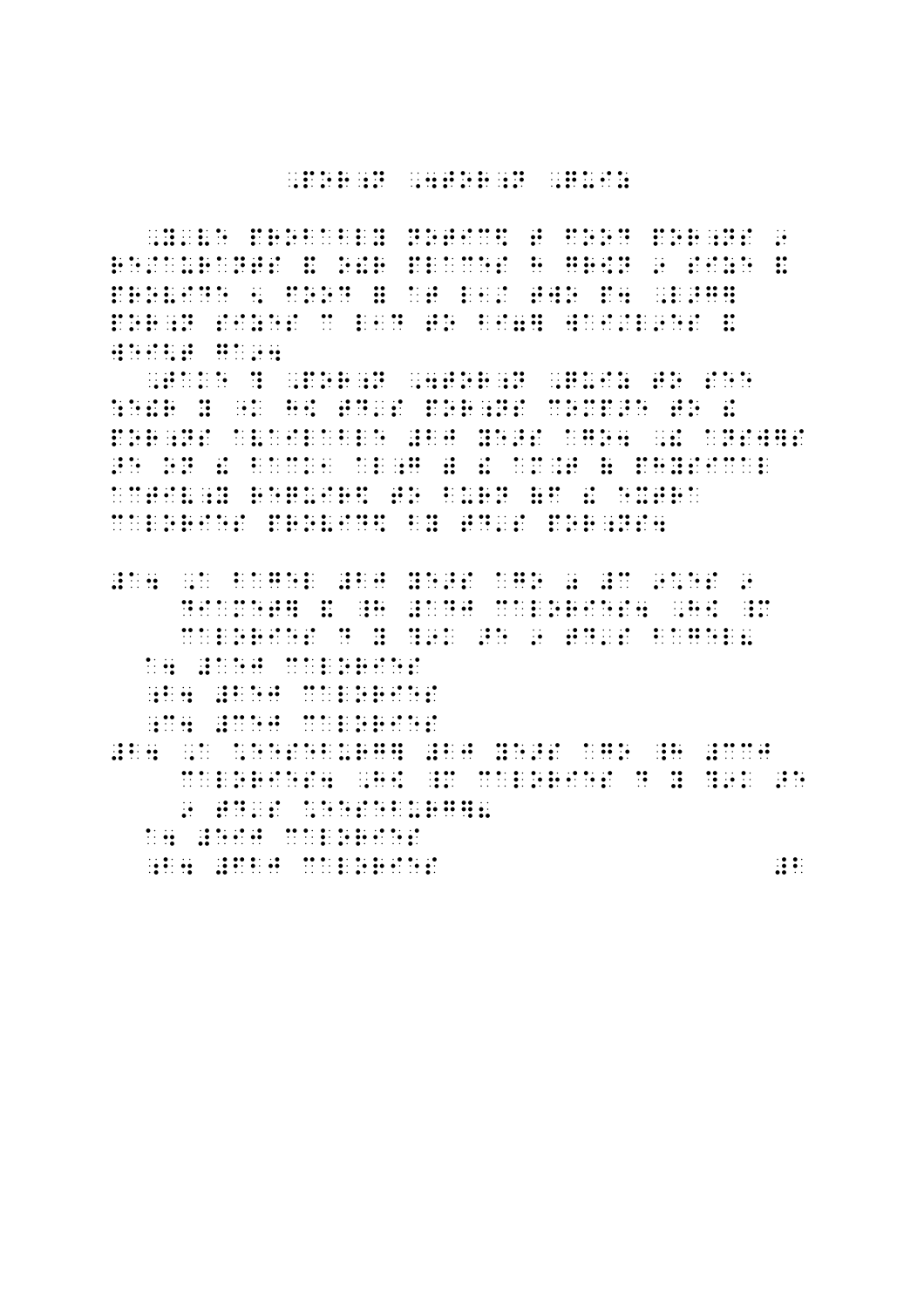; C4 #GBJJ CALORIES (1999) ; C4 #GJBJJ GALORIES (1999) ; C4 #GJJJ CALORIES (1999) ; C4 #GJJJ CALORIES (1999) ;<br>C4 #GJJJ CALORIES (1999) ; C4 #GJJJJ CALORIES (1999) ; C4 #GJJJJJJ CALORIES (1999); C4 #GJJJJJJJJJJJJJJJJJJJJJ # 2008 | 2008 | 2009 | 2009 | 2009 | 2009 | 2009 | 2009 | 2009 | 2009 | 2009 | 2009 | 2009 | 2009 | 2009 | 200<br>#F4E-Y = 2008 | 2008 | 2008 | 2009 | 2009 | 2009 | 2009 | 2009 | 2009 | 2009 | 2009 | 2009 | 2009 | 2009 | 20<br># CALORIES #BJ YES AGO4 , HE SAGO4 , HE SAGO4 , HE SAGO4 , HE SAGO4 , HE SAGO4 , HE SAGO4 , HE SAGO4 , HE SAGO4<br>CALORIES #BJ YES AGO4 , HE SAGO4 , HE SAGO4 , HE SAGO4 , HE SAGO4 , HE SAGO4 , HE SAGO4 , HE SAGO4 , HE SAGO4 CALORIES DI REGIONE DE 1988 - 1988 - 1989 - 1989 - 1989 - 1989 - 1989 - 1989 - 1989 - 1989 - 1989 - 1989 - 198<br>CALORIES DE 1989 - 1989 - 1989 - 1989 - 1989 - 1989 - 1989 - 1989 - 1989 - 1989 - 1989 - 1989 - 1989 - 1989 -<br>C A4 #BJJ CALORIES ;B4 #BEJ CALORIES  $\mathcal{L}$  and  $\mathcal{L}$  calories and  $\mathcal{L}$  . The fixed policies are set of  $\frac{1}{2}$  , and the state of the state of the state of the state of the state of the state of the state of the state of the state of the state of the state of the state of the state of the state of the state of the state \NCES"> #BJ YE>S AGO \_H #BAJ CALORIES AND AN INCIDITY AND AN INCIDENT AND ALONG AN INCIDENT AND AN INCIDENT AND AN INCIDENT AND AN INCIDENT<br>The state of the state of the state of the state of the state of the state of the state of the state of the st<br> 9 TD'S POR;N SIZE8 A4 #EIJ CALORIES ;B4 #FAJ CALORIES ;C4 #FEJ CALORIES #E4 ,A POR;N ( SPA<ETTI & M1TBALLS #BJ YE>S AGO \_H #EJJ CALORIES4 ,H[ \_M CALORIES DE LA CORTA DE LO DE LO DE LA CALORIES DE LA CALORIES DE LO DE LA CALORIES DE LO DE LO DE LO DE LO DE<br>CALORIES DE LO DE LO DE LA CALORIES DE LO DE LO DE LO DE LO DE LO DE LO DE LO DE LO DE LO DE LO DE LO DE LO D<br>C SPA<ETTI & M1TBALLS8  $\frac{4}{3}$ ;B4 #HJJ CALORIES ;C4 #A1JBE CALORIES  $\frac{1}{2}$  , and  $\frac{1}{2}$  , and  $\frac{1}{2}$  , and  $\frac{1}{2}$  , and  $\frac{1}{2}$  , and  $\frac{1}{2}$  , and  $\frac{1}{2}$  , and  $\frac{1}{2}$  , and  $\frac{1}{2}$  , and  $\frac{1}{2}$  , and  $\frac{1}{2}$  , and  $\frac{1}{2}$  , and  $\frac{1}{2}$  , and  $\frac{1}{2}$  , a # FROM HOLD AND RESPONDENT AND RESPONDENT TO A RESPONDENT A CONSUMING A RESPONDENT AND LOCAL AND LOCAL AND LOC<br>The Respondent and the Respondent and the state of the Respondent and the Respondent and the State and the Res<br> #DE CALORIES4 ,H[ \_M CALORIES D Y ?9K >E 9 TD'S MO\*A C(FEE8 #C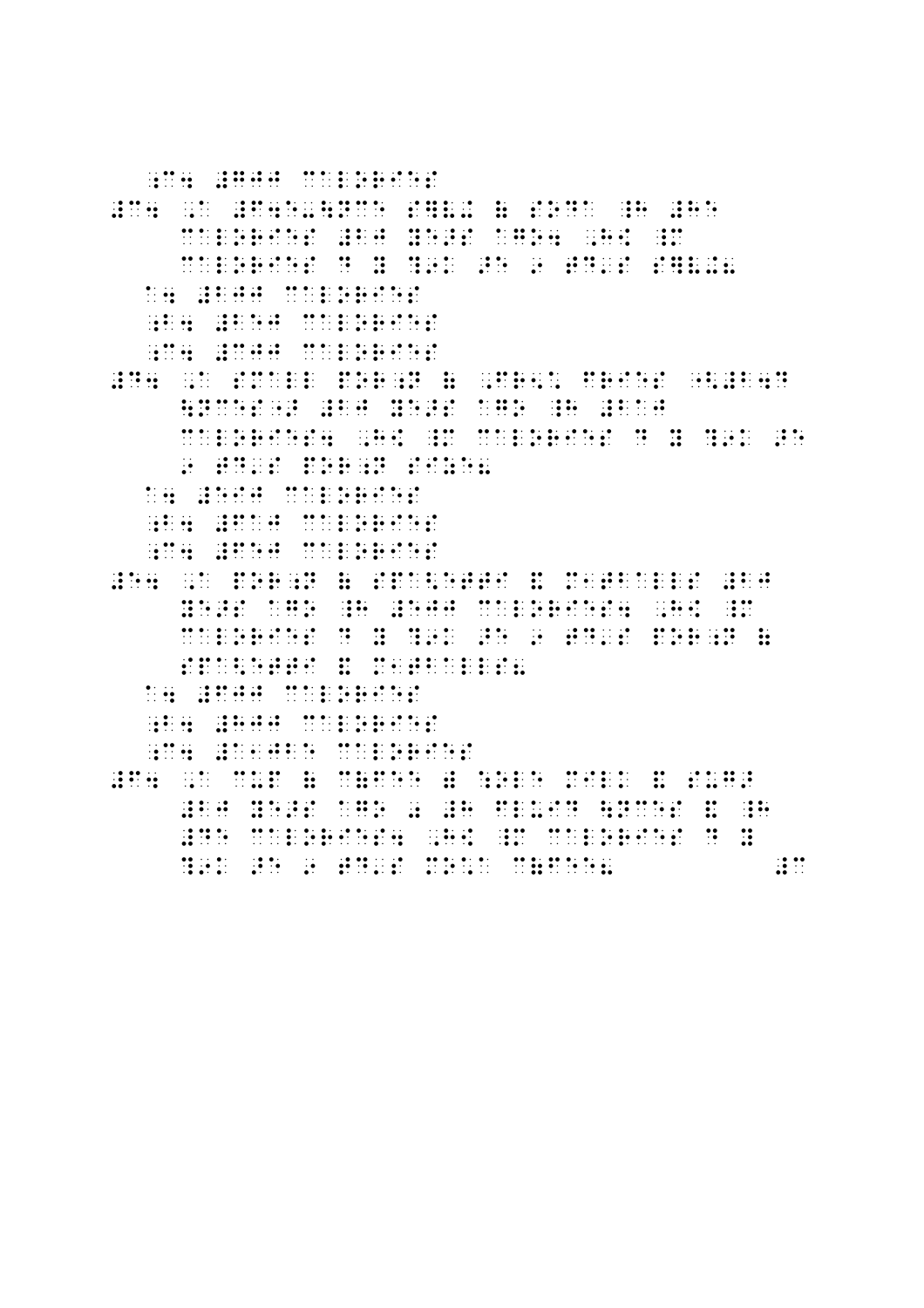A4 #AJJ CALORIES ;B4 #CEJ CALORIES ;C4 #DEJ CALORIES #G4 ,A MU69 #BJ YE>S AGO 0 #A4E \NCES & \_H #BAJ CALORIES4 ,H[ \_M CALORIES D Y ?9K >E 9 A MU69 TD8 A4 #CBJ CALORING # CALORING # CBJ CALORING  $\frac{1}{2}$   $\frac{1}{2}$   $\frac{1}{2}$   $\frac{1}{2}$   $\frac{1}{2}$   $\frac{1}{2}$   $\frac{1}{2}$   $\frac{1}{2}$   $\frac{1}{2}$   $\frac{1}{2}$   $\frac{1}{2}$   $\frac{1}{2}$   $\frac{1}{2}$   $\frac{1}{2}$   $\frac{1}{2}$   $\frac{1}{2}$   $\frac{1}{2}$   $\frac{1}{2}$   $\frac{1}{2}$   $\frac{1}{2}$   $\frac{1}{2}$   $\frac{1}{2}$  ;C4 #EJJ CALORIES #H4 ,TWO SLICES ( PEPP]ONI PIZZA #BJ YE>S AGO \_H #EJJ CALORIES4 ,H[ \_M CALORIES DE LA CALORIES DE L'ARCHITECT (PORT DE L'ARCHITECT DE L'ARCHITECT DE L'ARCHITECT DE L'ARCHITECT DE L'<br>COLORIES DE L'ARCHITECT (PORT DE L'ARCHITECT DE L'ARCHITECT DE L'ARCHITECT DE L'ARCHITECT DE L'ARCHITECT DE L' SLICES SLICES A4 #HEJ CALORIES ; and the algorithm is a set of the set of the set of the set of the set of the set of the set of the set of the set of the set of the set of the set of the set of the set of the set of the set of the set of the set of th ; C4  $\frac{1}{2}$  and  $\frac{1}{2}$  and  $\frac{1}{2}$  and  $\frac{1}{2}$  and  $\frac{1}{2}$  and  $\frac{1}{2}$  and  $\frac{1}{2}$  and  $\frac{1}{2}$  and  $\frac{1}{2}$  and  $\frac{1}{2}$  and  $\frac{1}{2}$  and  $\frac{1}{2}$  and  $\frac{1}{2}$  and  $\frac{1}{2}$  and  $\frac{1}{2}$  and  $\frac{1}{$ : A #I4 (1995) - A 14 (1996) - A 14 (1996) - A 14 (1996) - A 14 (1996) - A 14 (1996) - A 14 (1996) - A 14 (199<br>14 (1996) - A 14 (1996) - A 14 (1996) - A 14 (1996) - A 14 (1996) - A 14 (1996) - A 14 (1996) - A 14 (1996) -<br>1 CUPS"> \_H #CIJ CALORIES #BJ YE>S AGO4 HE 9K 200 HE 9K 200 HE 9K 200 HE 9K 200 HE 9K 200 HE 9K 200 HE 9K 200 HE 9K 200 HE 9K 200 HE 9K 200 HE 9K TO SALAD THE THE THE SALAD SERVES TO THE SALAD SERVES TO THE SALAD SERVES SERVES TO THE SALAD SERVES SERVES SA<br>The Salad Salad Salad Serves Serves Serves Serves Serves Serves Serves Serves Serves Serves Serves Serves Ser<br>T A4 #EBJ CALORIES ;B4 #FEJ CALORIES ;C4 #GIJ CALORIES #AJ4 ,A "<#C-CUP"> BOX ( 8BUTT]\$0 POPCOR AN ORIGINAL ARRANGEMENT WAS ARRESTED FOR A STRONG AND THE STRONG ASSAULT A STRONG AND THE STRONG AND TH<br>POPCOR AN ORIGINAL ARRANGEMENT WAS ARRESTED FOR A STRONG AND THE STRONG AND THE STRONG AND THE STRONG AND THE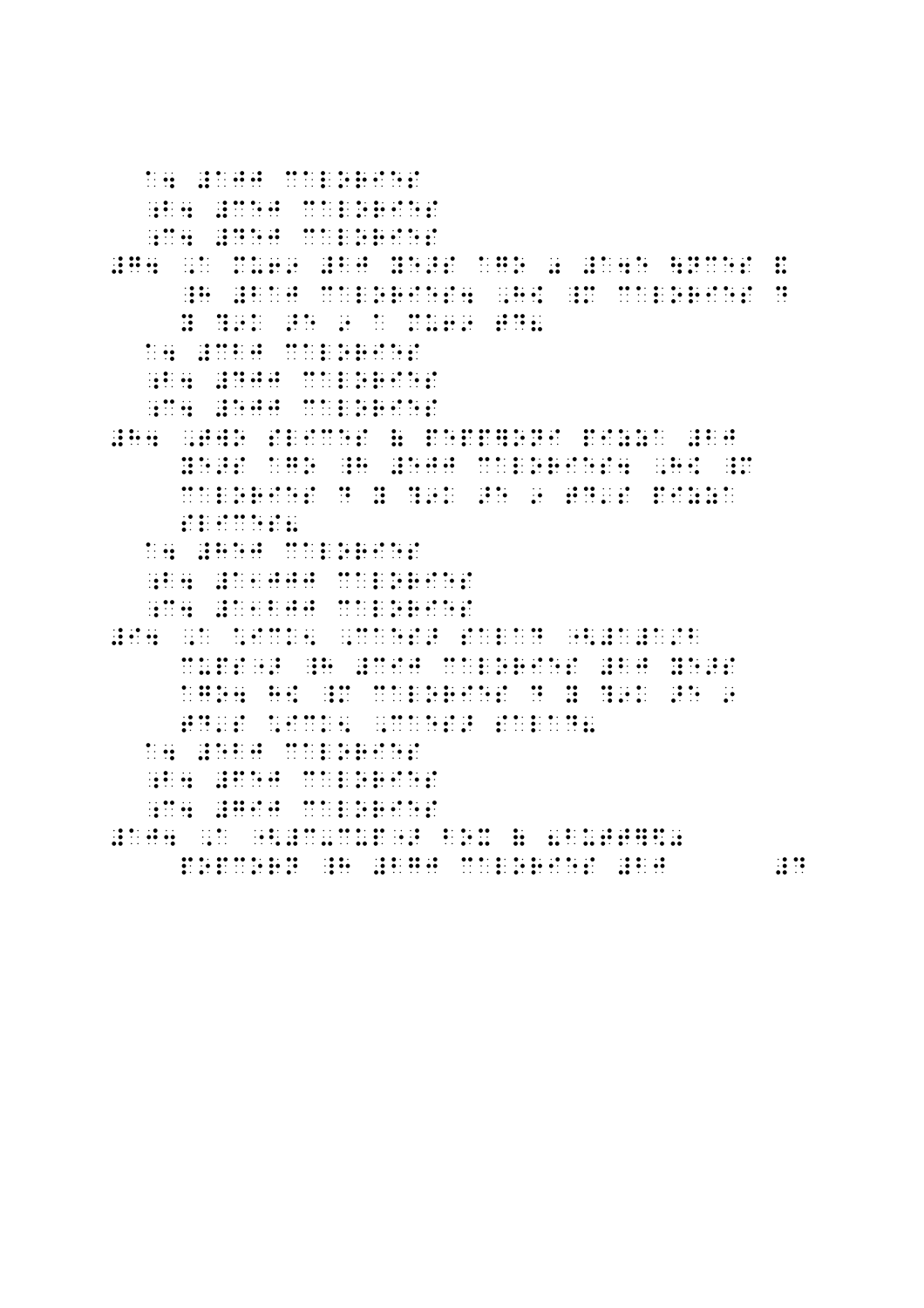i se santa come de la proponación de los de algunas de la componición de la proponación de seu de los de los<br>Los de la componición de la proponación de la proponación de la proponación de la proponación de la proponació<br>L

 $\frac{1}{2}$   $\frac{1}{2}$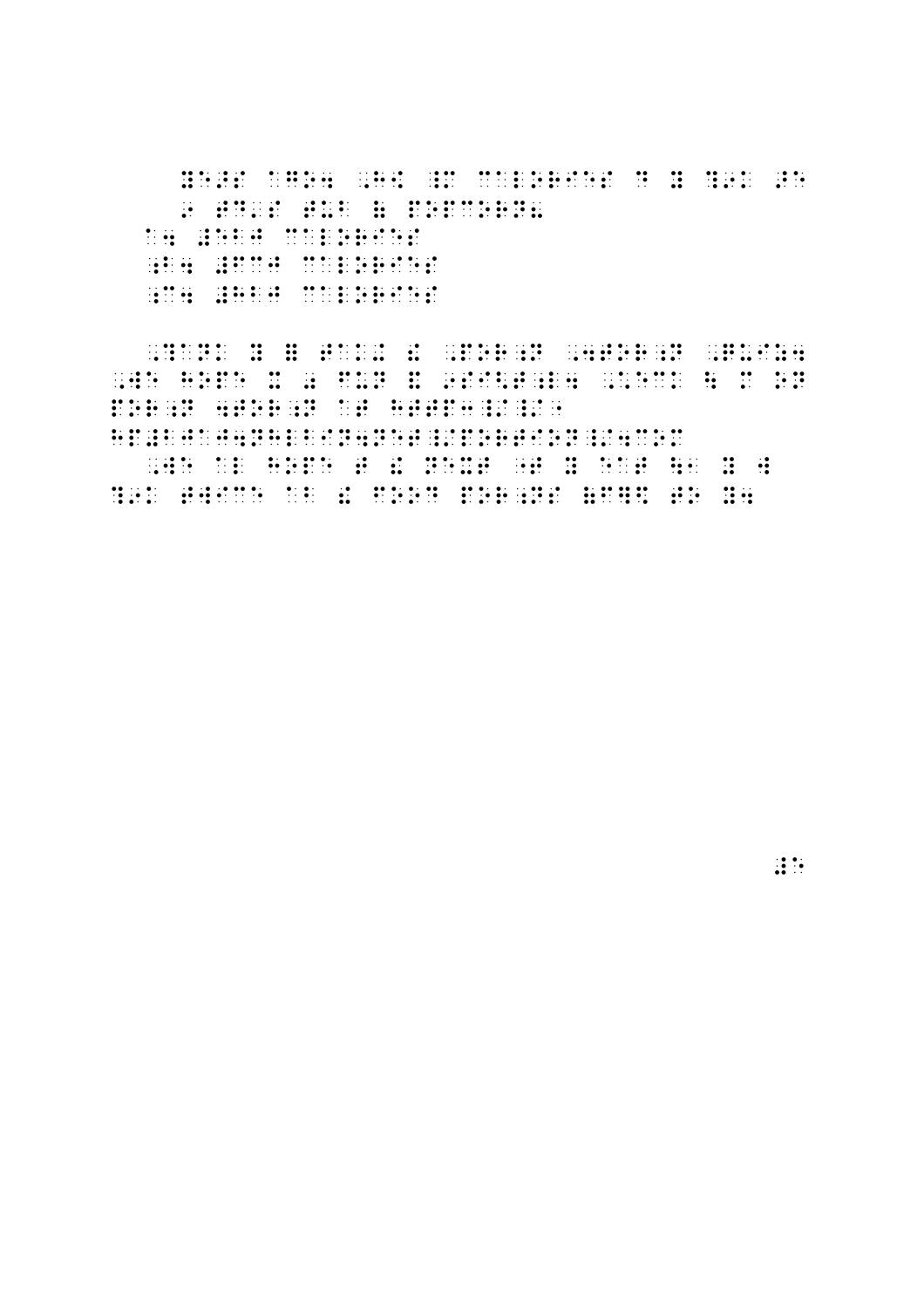, ANSWERS OF A REPORT OF A REPORT OF A REPORT OF A REPORT OF A REPORT OF A REPORT OF A REPORT OF A REPORT OF A

# 2010 | 2020 | 2020 | 2030 | 2040 | 2040 | 2040 | 2040 | 2040 | 2040 | 2040 | 2040 | 2040 | 2040 | 2040 | 204<br># 2040 | 2040 | 2040 | 2040 | 2040 | 2040 | 2040 | 2040 | 2040 | 2040 | 2040 | 2040 | 2040 | 2040 | 2040 | 20<br># ,IF Y RAKE L1VES = #EJ M9UTES1 Y'LL BURN DU BORN : LORT DU BORN DU BURN DU BORN DU BORN DU BURN DU BORN DU BORN DU BORN DU BORN DU BORN DU BORN DU<br>BURN : BORN DR. - BORN : LORT DU BORN DU BORN DU BORN DU BORN DU BORN DU BORN DU BORN DU BORN DU BORN DU BORN<br>L #B4 A4 #EIJ CALORIES4 ,Y'LL NE\$ TO LIFT WEIGHT AN OUR ANDERS THE MOVEMENT OF THE MOVEMENT OF A HOUSE AND A HOUSE AND A HOUSE AND A HOUSE AND A MOVEMEN<br>The movement of the company of the movement of the movement of the movement of the movement of the movement of<br> EXTRA APPROXIMATELY #BEG CALORIES #BEG CALORIES #BEG CALORIES #BEG CALORIES #BEG CALORIES #BEG CALORIES #BEG C<br>TO APPROXIMATELY #BEG CALORIES #BEG CALORIES #BEG CALORIES #BEG CALORIES #BEG CALORIES #BEG CALORIES #BEG CALO  $\frac{1}{2}$  ; and  $\frac{1}{2}$  ; and  $\frac{1}{2}$  ; and  $\frac{1}{2}$  ; and  $\frac{1}{2}$  ; and  $\frac{1}{2}$  ; and  $\frac{1}{2}$  ; and  $\frac{1}{2}$  ; and  $\frac{1}{2}$  ; and  $\frac{1}{2}$  ; and  $\frac{1}{2}$  ; and  $\frac{1}{2}$  ; and  $\frac{1}{2}$  ; and  $\frac{1}{2}$  ; a , If  $\alpha$  is a constraint of the constraint of the constraints of the constraints  $\alpha$  and  $\alpha$  is a constraint of the constraints of the constraints of the constraints of the constraints of the constraints of the constra BURN DU BORN : ROLL DU BORN DE BURN : ROLL DE BURN DU BURN DU BORN DU BORN DU BORN DU BORN DU BORN DU BORN DU<br>BURN : ROLL DE BORN : ROLL DU BORN DU BORN DU BORN DU BORN DU BORN DU BORN DU BORN DU BORN DU BORN DU BORN DU<br>DU #D4 ;B4 #FAJ CALORIES = A L>GE "<#F4I- \NCE"> POR;N ( ,FR5\* FRIES4 ,IF Y WALK LEISURELY EN DIE DIE DIE DIE TROOP DIE DIE DIE SUITE VOLKSELIGE DIE DIE SUITE AAN DIE SUITE AAN GEGEN.<br>Die Suite die Suite die Suite van die Suite van die die Suite van die Suite van die Suite van die Suite van d<br>Die Suite BURN DURAN ER PORT DE REGIONALE EN 1999 DE L'ARRESTE DE REGION EN EL CONTROLLER DE L'ARRESTE DE L'ARRESTE DE L<br>DISTRA EN 1999 DE L'ARRESTE DE L'ARRESTE DE L'ARRESTE DE L'ARRESTE DE L'ARRESTE DE L'ARRESTE DE L'ARRESTE DE  $\frac{1}{24}$  ;  $\frac{1}{24}$  ;  $\frac{1}{24}$  ;  $\frac{1}{24}$  ;  $\frac{1}{24}$  ;  $\frac{1}{24}$  ;  $\frac{1}{24}$  ;  $\frac{1}{24}$  ;  $\frac{1}{24}$  ;  $\frac{1}{24}$  ;  $\frac{1}{24}$  ;  $\frac{1}{24}$  ;  $\frac{1}{24}$  ;  $\frac{1}{24}$  ;  $\frac{1}{24}$  ;  $\frac{1}{24}$  ;  $\frac{1}{24}$  ; ( B) ( B C) ( B C) ( B C) ( B C) ( B C) ( B C) ( B C) ( B C) ( B C) ( B C) ( B C) ( B C) ( B C) ( B C) ( ST) (<br>( B CUPS ( ST) ( B C) ( B C) ( B C) ( B C) ( B C) ( B C) ( B C) ( B C) ( B C) ( B C) ( B C) ( B C) ( B C) ( C<br>( ME AN AN EARLY AND A ROUND AN AN AIR AN AIR AN EARLY AND A ROUND AND AIR AN AIR AN AIR AN AIR AN AIR AN AIR AN<br>An early early an early early an air an air an air an air an air an air an air an air an air an air an air an<br>A .<br>2006 : Carlos II de Louis de Louis II de la Company de la Company de la Company de Louis de Louis de Louis de<br>2016 : Carlos II de Louis de Louis II de la Company de Louis de Louis de Louis de Louis de Louis de Louis de  $\frac{1}{2}$   $\frac{1}{2}$   $\frac{1}{2}$   $\frac{1}{2}$   $\frac{1}{2}$   $\frac{1}{2}$   $\frac{1}{2}$   $\frac{1}{2}$   $\frac{1}{2}$   $\frac{1}{2}$   $\frac{1}{2}$   $\frac{1}{2}$   $\frac{1}{2}$   $\frac{1}{2}$   $\frac{1}{2}$   $\frac{1}{2}$   $\frac{1}{2}$   $\frac{1}{2}$   $\frac{1}{2}$   $\frac{1}{2}$   $\frac{1}{2}$   $\frac{1}{2}$  #F4 ;B4 #CEJ CALORIES = A #AF-FLUID-\NCE CUP ( C) : OLE MILK & MORT ( C) : COLE MILK & COLE MILK & COLE MILK & COLE MILK & COLE MILK & COLE MILK & COLE<br>COLE MILK & MORT ( C) : COLE MILK & COLE MILK & COLE MILK & COLE MILK & COLE MILK & COLE MILK & COLE MILK & CO<br> , IF YO AND THE AFTER A HOT AND A HOUSE OF A HOT AND A HOT A HOT A HOT A HOT A HOT A HOT A HOT A HOT A HOT A H<br>IF YOU ALL A HOT A HOT A HOT A HOT A HOT A HOT A HOT A HOT A HOT A HOT A HOT A HOT A HOT A HOT A HOT A HOT A<br>IF #BJ M9UTES1 Y W BURN ! EXTRA #CJE

CALORIES4"9 #F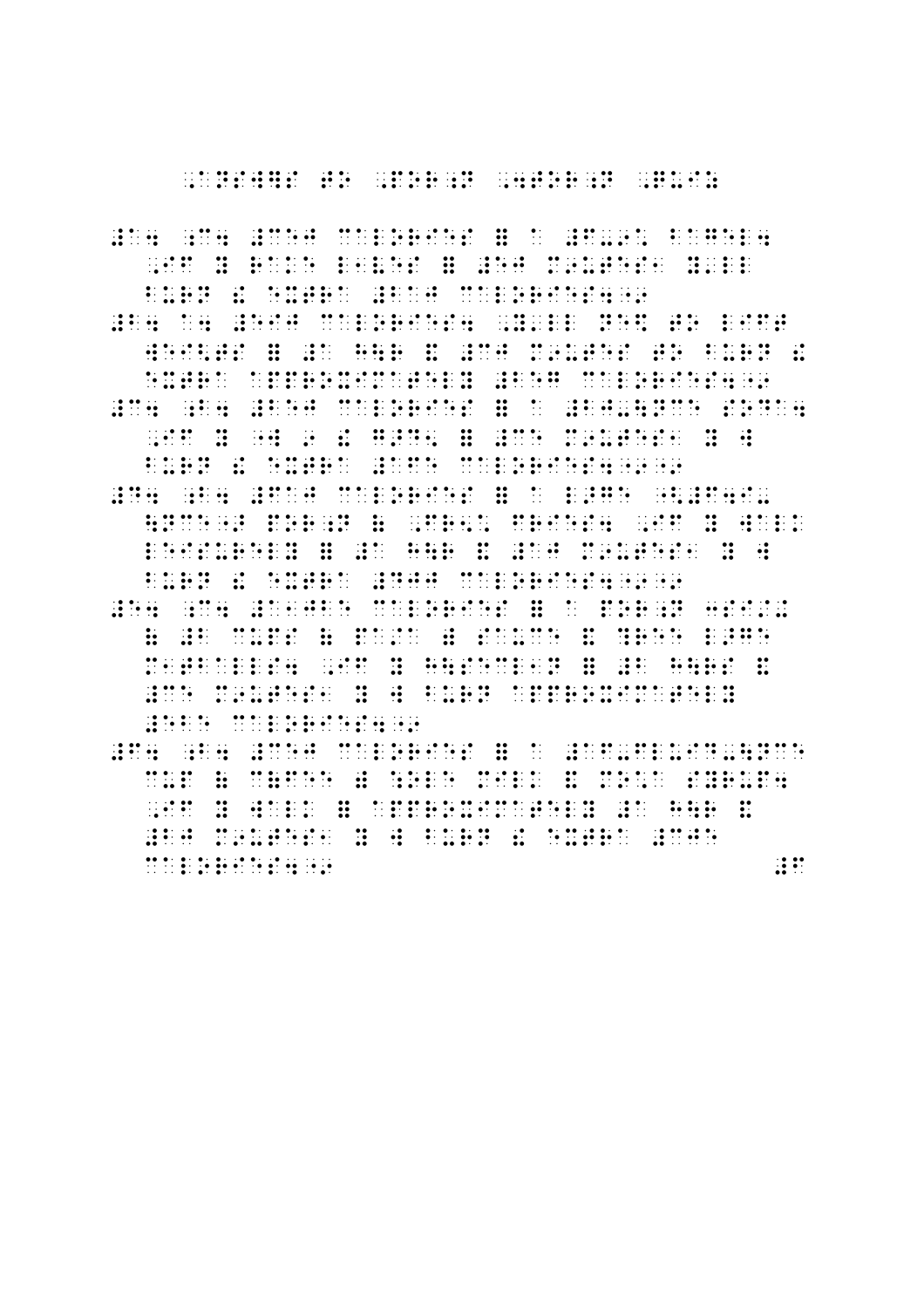- #G4 ;C4 #EJJ CALORIES = A #E-\NCE MU694 , IF YOU BOOK, A HOT OF OUR TO BOOK, AND A HOT OF A HOT OF A HOT OF A HOT OF A HOT OF A HOT OF A HOT OF A HOT<br>IF YOU ALL YOU AN IF YOU ARE LY YOU AN IF YOU ARE A HOT OF A HOT OF A HOT OF A HOT OF A HOT OF A HOT OF A HOT<br>IF #CJ M9UTES1 Y W BURN ! EXTRA #CAJ CALORIES4"9
- #H4 A4 #HEJ CALORIES = TWO SLICES ( PER PER ESTAS DI SISTEME DE L'ESTAS DE L'ESTAS DE L'ESTAS DI SISTEME DE L'ESTAS DI SISTEME DE L'ESTAS DE L'ES<br>1970 : ILE PER PIZZA (PIZZA) (1980) 1970 : ILE DE L'ESTAS DE L'ESTAS DI SISTEME DE L'ESTAS DE L'ESTAS DE L'ES<br>19 C+ YR CHEN A HOLD A HOLD A BOULD AN AIR AN AIR AN AIR AN AIR AN AIR AN AIR AN AIR AN AIR AN AIR AN AIR AN AIR<br>Clubs and the clubs of the air and the air and the air and the air and air and air and air and air and air an<br>Cl EXTRA #CEJ CALORIES4"9"9
- #I4 ;C4 #GIJ CALORIES = A #C-CUP POR;N4 , If you are a simple proposal to the second control of the anti-second control of the anti-second control of the anti-second control of the anti-second control of the anti-second control of the anti-second control of the Medicine and an extra and an extra and an extra and an extra and an extra and an extra and an extra and an ext<br>An extra an extra and an extra and an extra and an extra and an extra and an extra and an extra and an extra a<br> CALORIES4"9"9
- #AJ4 ;B4 #FCJ CALORIES = A "<#G-CUP"> TUB ( 8BUTT]\$0 POPCORN4 ,IF Y D WAT] A]OBICS = #A H\R & #AE M9UTES1 Y W BURN EN ES AN INTERNATIONAL AND ES AN ES AN ES AN ES AN ES AN ES AN ES AN ES AN ES AN ES AN ES AN ES AN ES AN <br>De la primeira de la constantin de la constantin de la constantin de la constantin de la constantin de la cons

 $\ddot{H}$